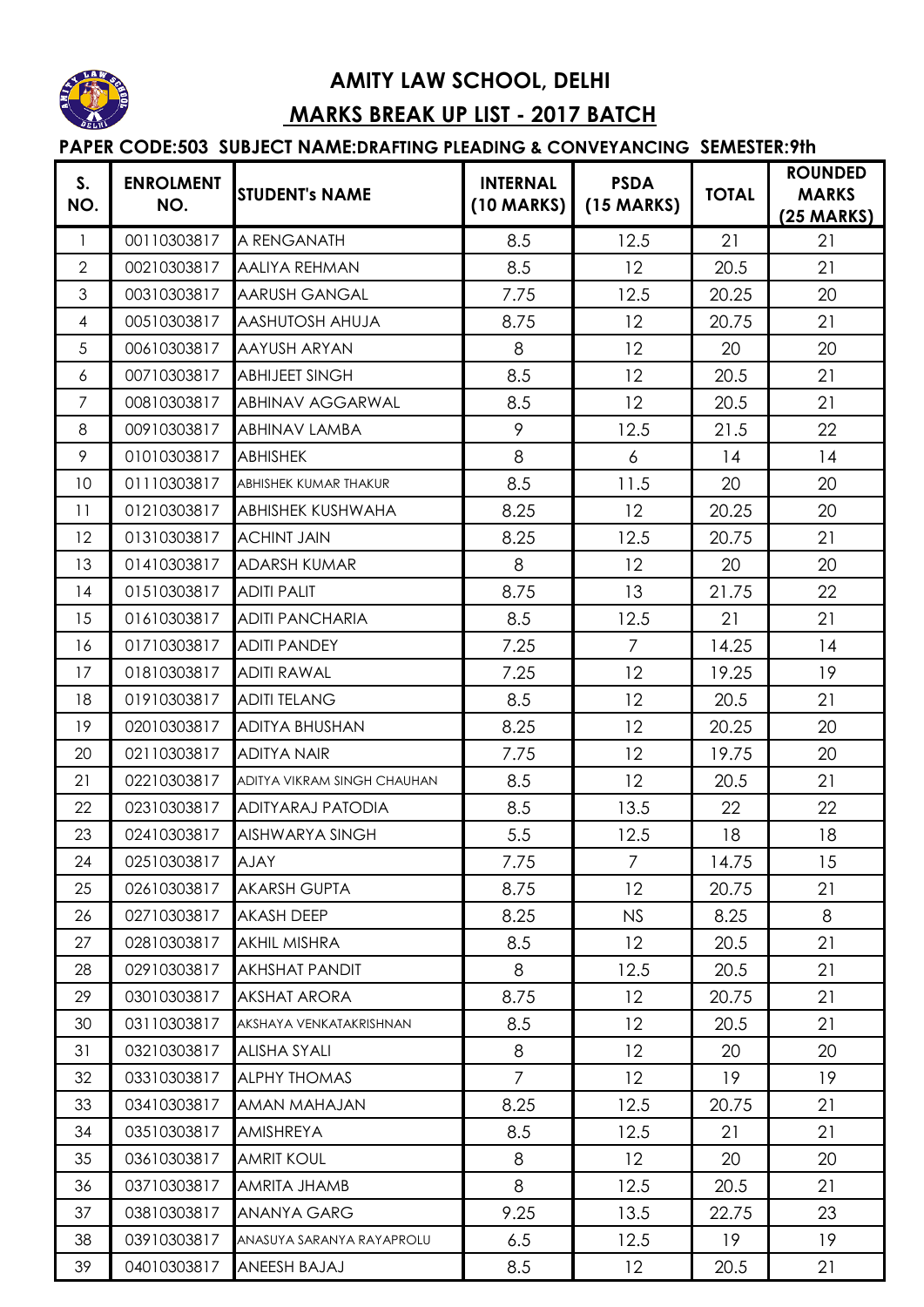| S.<br>NO. | <b>ENROLMENT</b><br>NO. | <b>STUDENT's NAME</b>        | <b>INTERNAL</b><br>(10 MARKS) | <b>PSDA</b><br>$(15$ MARKS) | <b>TOTAL</b> | <b>ROUNDED</b><br><b>MARKS</b><br>$(25 \text{ MARKS})$ |
|-----------|-------------------------|------------------------------|-------------------------------|-----------------------------|--------------|--------------------------------------------------------|
| 40        | 04210303817             | <b>ANKIT CHAUHAN</b>         | 7.75                          | 12                          | 19.75        | 20                                                     |
| 41        | 04310303817             | <b>ANKIT KUMAR SINGH</b>     | 7.75                          | $\overline{7}$              | 14.75        | 15                                                     |
| 42        | 04410303817             | ANSHIKA JUNEJA               | 8.25                          | 14                          | 22.25        | 22                                                     |
| 43        | 04510303817             | <b>ANSHIKA SAXENA</b>        | 8.5                           | 12.5                        | 21           | 21                                                     |
| 44        | 04610303817             | <b>ANUSHKA SHARMA</b>        | 8.25                          | 12.5                        | 20.75        | 21                                                     |
| 45        | 04810303817             | <b>APARNA GUPTA</b>          | 8.75                          | 13                          | 21.75        | 22                                                     |
| 46        | 04910303817             | <b>ARNAV GULATI</b>          | 8                             | 13                          | 21           | 21                                                     |
| 47        | 05010303817             | <b>ARPITA PANDEY</b>         | 7.25                          | 12                          | 19.25        | 19                                                     |
| 48        | 05110303817             | <b>ARUSHI SHARMA</b>         | 8                             | 12.5                        | 20.5         | 21                                                     |
| 49        | 05210303817             | <b>ASMITA KANDARI</b>        | 8.25                          | 12.5                        | 20.75        | 21                                                     |
| 50        | 05310303817             | <b>ATHIRA PRAKASH</b>        | 6.75                          | 6                           | 12.75        | 13                                                     |
| 51        | 05510303817             | AYESHA PRIYADARSHINI MOHANTY | 7.75                          | 13                          | 20.75        | 21                                                     |
| 52        | 05610303817             | <b>AYUSHI MISHRA</b>         | 8.5                           | 12.5                        | 21           | 21                                                     |
| 53        | 05810303817             | <b>BHOOMIKA AGARWAL</b>      | 8.25                          | 12.5                        | 20.75        | 21                                                     |
| 54        | 05910303817             | <b>BHOOMIKA SHARMA</b>       | 8.25                          | 13                          | 21.25        | 21                                                     |
| 55        | 06010303817             | CHAITANYA MALHOTRA           | 7.75                          | 12.5                        | 20.25        | 20                                                     |
| 56        | 06110303817             | <b>CHANDRIKA DUTTA</b>       | 8.25                          | 12.5                        | 20.75        | 21                                                     |
| 57        | 06210303817             | <b>CHITRAL SHARMA</b>        | 7.25                          | 12                          | 19.25        | 19                                                     |
| 58        | 06310303817             | <b>DAKSH MEHTA</b>           | 7.75                          | 13                          | 20.75        | 21                                                     |
| 59        | 06410303817             | <b>DARSH BANSAL</b>          | 8.25                          | 12.5                        | 20.75        | 21                                                     |
| 60        | 06510303817             | <b>DEVANSHI SHARMA</b>       | $\overline{7}$                | 13                          | 20           | 20                                                     |
| 61        | 06610303817             | <b>DEVYANI SINGH</b>         | 8.5                           | 13.5                        | 22           | 22                                                     |
| 62        | 06710303817             | <b>DHANANJAI DHOKALIA</b>    | 8.5                           | 13                          | 21.5         | 22                                                     |
| 63        | 06810303817             | <b>DHRUV BHARDWAJ</b>        | 8.75                          | 12.5                        | 21.25        | 21                                                     |
| 64        | 06910303817             | <b>DHRUVE JHATTA</b>         | 8                             | 13                          | 21           | 21                                                     |
| 65        | 07010303817             | <b>DIVYANSHI CHOUDHARY</b>   | 8.75                          | 12.5                        | 21.25        | 21                                                     |
| 66        | 07110303817             | <b>DRISHTI PUNYANI</b>       | 8.5                           | 12.5                        | 21           | 21                                                     |
| 67        | 07210303817             | <b>ELEEN GARG</b>            | 8.5                           | 13                          | 21.5         | 22                                                     |
| 68        | 07310303817             | <b>ESHITA SHARMA</b>         | 8.75                          | 13.5                        | 22.25        | 22                                                     |
| 69        | 07410303817             | <b>GARV HARI SINGH</b>       | 8.5                           | 13                          | 21.5         | 22                                                     |
| 70        | 07510303817             | <b>GAURAV SINDHWANI</b>      | 8.75                          | 12.5                        | 21.25        | 21                                                     |
| 71        | 07610303817             | <b>GOURAV KUMAR</b>          | 8.25                          | 12.5                        | 20.75        | 21                                                     |
| 72        | 07710303817             | <b>GUNJAN MEHTA</b>          | 8.25                          | 13                          | 21.25        | 21                                                     |
| 73        | 07810303817             | <b>HARMAN SINGH</b>          | 8.75                          | 13                          | 21.75        | 22                                                     |
| 74        | 07910303817             | <b>HARNEK KAUR</b>           | 7.75                          | $\overline{7}$              | 14.75        | 15                                                     |
| 75        | 08010303817             | <b>HARPAL SINGH</b>          | 8.75                          | 13                          | 21.75        | 22                                                     |
| 76        | 08110303817             | <b>HARSH KHABAR</b>          | 8                             | 5                           | 13           | 13                                                     |
| 77        | 08210303817             | <b>HARSHITA MALIK</b>        | 8.5                           | 12.5                        | 21           | 21                                                     |
| 78        | 08310303817             | <b>HIMANSHU THAKUR</b>       | 6.25                          | 12.5                        | 18.75        | 19                                                     |
| 79        | 08510303817             | <b>ISHAN ROY CHOWDHURY</b>   | 8.5                           | 13.5                        | 22           | 22                                                     |
| 80        | 08610303817             | <b>ISHITA MEHTA</b>          | 7.25                          | 12.5                        | 19.75        | 20                                                     |
| 81        | 08710303817             | <b>ISHITA SAGAR</b>          | 7.5                           | 12                          | 19.5         | 20                                                     |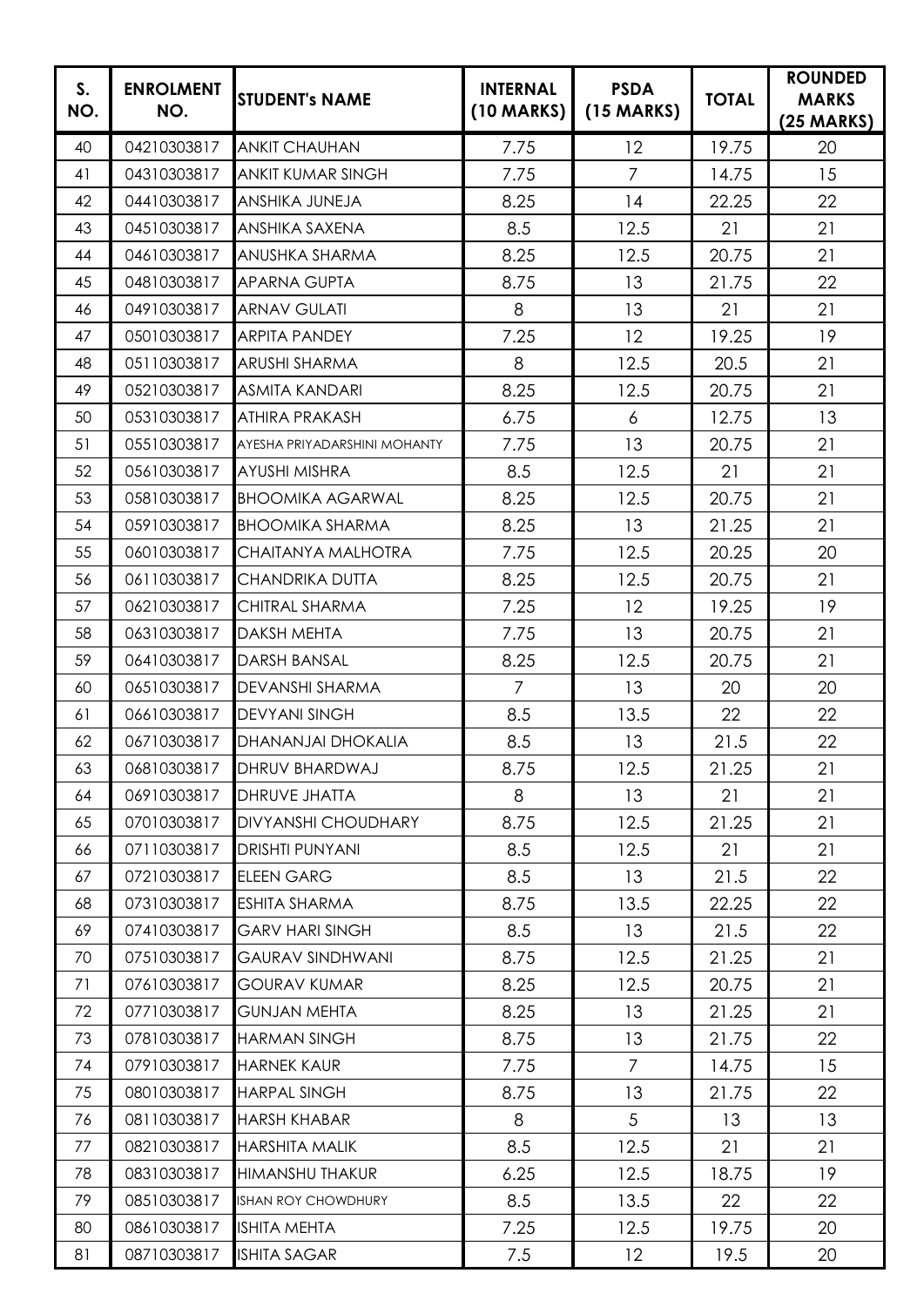| S.<br>NO. | <b>ENROLMENT</b><br>NO. | <b>STUDENT's NAME</b>       | <b>INTERNAL</b><br>(10 MARKS) | <b>PSDA</b><br>$(15$ MARKS) | <b>TOTAL</b> | <b>ROUNDED</b><br><b>MARKS</b><br>$(25 \text{ MARKS})$ |
|-----------|-------------------------|-----------------------------|-------------------------------|-----------------------------|--------------|--------------------------------------------------------|
| 82        | 08810303817             | <b>JAI DOGRA</b>            | 8.25                          | 13                          | 21.25        | 21                                                     |
| 83        | 08910303817             | <b>JAIVISH HARJAI</b>       | 8.75                          | 12.5                        | 21.25        | 21                                                     |
| 84        | 09010303817             | <b>JASKIRAT SINGH BAWA</b>  | 9                             | 13                          | 22           | 22                                                     |
| 85        | 09110303817             | <b>JAYANT CHOPRA</b>        | 8.5                           | 12.5                        | 21           | 21                                                     |
| 86        | 09210303817             | <b>JAYANT GARG</b>          | 8.5                           | 12                          | 20.5         | 21                                                     |
| 87        | 09310303817             | <b>JHALAK SRIVASTAV</b>     | 7.5                           | 12.5                        | 20           | 20                                                     |
| 88        | 09410303817             | KANISHA SHARMA              | 8.75                          | 12.5                        | 21.25        | 21                                                     |
| 89        | 09510303817             | <b>KANISHAK BUNDERWAL</b>   | 7.75                          | 12                          | 19.75        | 20                                                     |
| 90        | 09610303817             | KANUPRIYA AGARWAL           | 8.25                          | 12                          | 20.25        | 20                                                     |
| 91        | 09710303817             | <b>KASHISH DAYAL</b>        | 7.75                          | 12                          | 19.75        | 20                                                     |
| 92        | 09810303817             | <b>KHYATI TULI</b>          | 8                             | 12.5                        | 20.5         | 21                                                     |
| 93        | 09910303817             | <b>KUNAL GUPTA</b>          | 8.75                          | 12                          | 20.75        | 21                                                     |
| 94        | 10010303817             | <b>KUNAL SURHATIA</b>       | 9                             | 13                          | 22           | 22                                                     |
| 95        | 10110303817             | <b>KUSHAGRA GOYAL</b>       | 9.5                           | 12.5                        | 22           | 22                                                     |
| 96        | 10210303817             | <b>LAKSHYA GROVER</b>       | 8.25                          | 13                          | 21.25        | 22                                                     |
| 97        | 10310303817             | <b>LOKESH GOEL</b>          | 9.25                          | 12.5                        | 21.75        | 22                                                     |
| 98        | 10410303817             | <b>MADHAV MEHTA</b>         | 9.75                          | 12.5                        | 22.25        | 22                                                     |
| 99        | 10510303817             | <b>MAHUA RAY</b>            | 7.5                           | 12.5                        | 20           | 20                                                     |
| 100       | 10610303817             | <b>MAINA</b>                | 8.75                          | 12.5                        | 21.25        | 22                                                     |
| 101       | 10710303817             | <b>MAITRI GOAL</b>          | 9.5                           | 12.5                        | 22           | 22                                                     |
| 102       | 10810303817             | <b>MALHAAR MATHUR</b>       | 9                             | 12.5                        | 21.5         | 22                                                     |
| 103       | 11010303817             | <b>MANISH SHARMA</b>        | 8.75                          | 12.5                        | 21.25        | 21                                                     |
| 104       | 11110303817             | <b>MANSI</b>                | 9.25                          | 12                          | 21.25        | 21                                                     |
| 105       | 11310303817             | <b>MAYANK HANDA</b>         | 9.25                          | 12.5                        | 21.75        | 22                                                     |
| 106       | 11410303817             | MAYANK SHARMA               | 8.75                          | 13                          | 21.75        | 22                                                     |
| 107       | 11510303817             | MEHAK GOYAL                 | 8.75                          | 13                          | 21.75        | 22                                                     |
| 108       | 11610303817             | MEHAR KAUR SABHARWAL        | 7.25                          | 12.5                        | 19.75        | 20                                                     |
| 109       | 11710303817             | MOHAMMAD FARIDUDDIN         | 8.75                          | 12.5                        | 21.25        | 21                                                     |
| 110       | 11810303817             | <b>MUDIT DIXIT</b>          | 8                             | 12.5                        | 20.5         | 21                                                     |
| 111       | 11910303817             | <b>MUDITA SINGH</b>         | 9.5                           | 12.5                        | 22           | 22                                                     |
| 112       | 12010303817             | <b>MUSKAAN GOPAL</b>        | 9.25                          | 13                          | 22.25        | 22                                                     |
| 113       | 12110303817             | <b>MUSKAN NADAR</b>         | 9.25                          | 12                          | 21.25        | 21                                                     |
| 114       | 12310303817             | NAUSHEEN AKHTAR             | 9.25                          | 12                          | 21.25        | 21                                                     |
| 115       | 12410303817             | <b>NAVJOT SINGH SOLANKI</b> | 8.5                           | 12.5                        | 21           | 21                                                     |
| 116       | 12510303817             | NIHARIKA JULKA              | 9.25                          | 12.5                        | 21.75        | 22                                                     |
| 117       | 12610303817             | <b>NIKHIL KADHA</b>         | 6.5                           | 12                          | 18.5         | 19                                                     |
| 118       | 12710303817             | NIKUNJ BHATNAGAR            | 9                             | 13                          | 22           | 22                                                     |
| 119       | 12810303817             | NILABH SHARMA               | 9.25                          | 12.5                        | 21.75        | 23                                                     |
| 120       | 13010303817             | NISHTHA PATHAK              | 8.25                          | 12.5                        | 20.75        | 21                                                     |
| 121       | 13110303817             | NITIKA SAHNI                | 9.25                          | 13                          | 22.25        | 22                                                     |
| 122       | 13210303817             | NITIN KUMAR                 | 8.75                          | 12.5                        | 21.25        | 21                                                     |
| 123       | 13310303817             | NIYUSH KUMAR                | 8.75                          | 13                          | 21.75        | 22                                                     |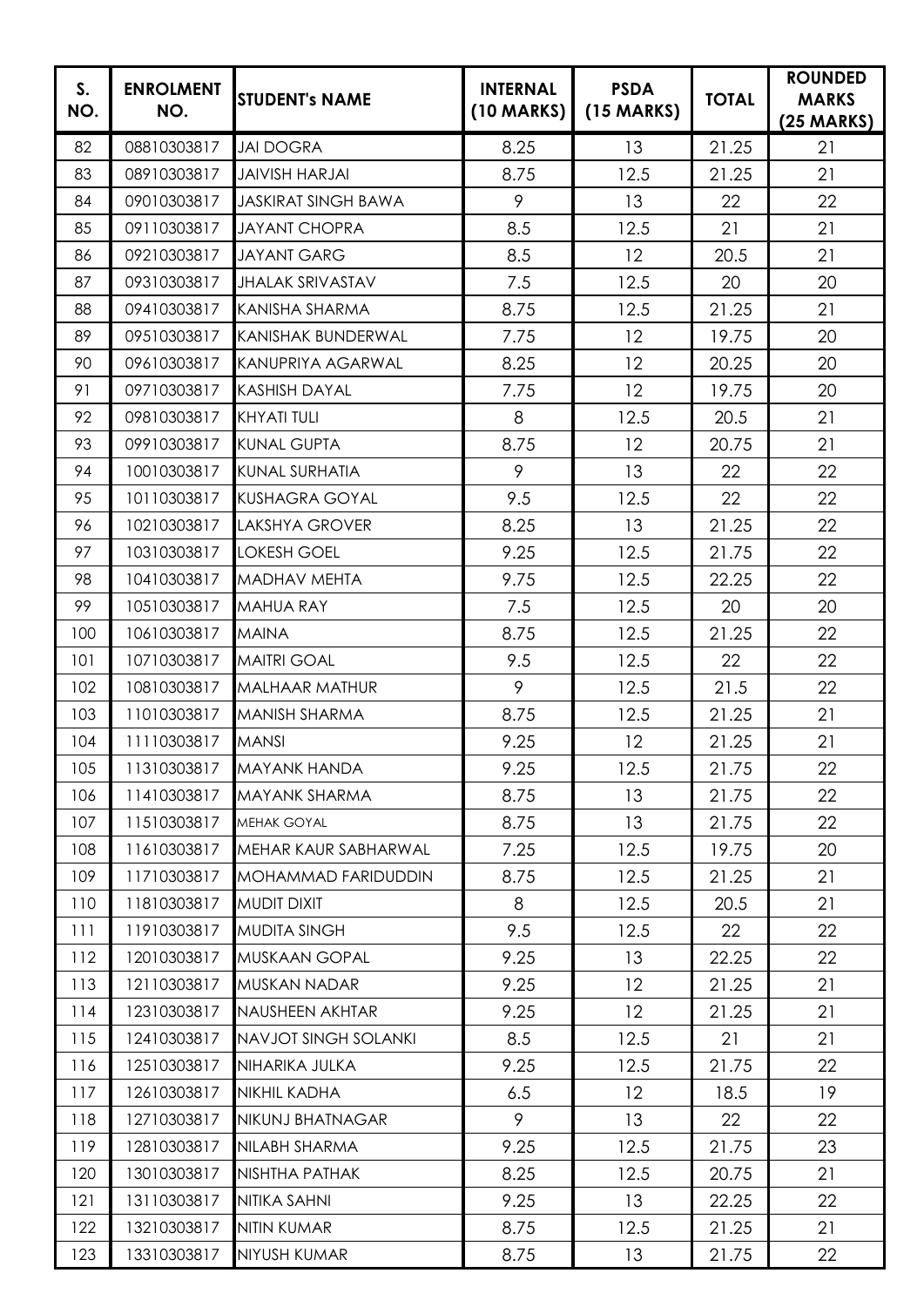| S.<br>NO. | <b>ENROLMENT</b><br>NO. | <b>STUDENT's NAME</b>  | <b>INTERNAL</b><br>$(10$ MARKS) | <b>PSDA</b><br>$(15$ MARKS) | <b>TOTAL</b> | <b>ROUNDED</b><br><b>MARKS</b><br>$(25 \text{ MARKS})$ |
|-----------|-------------------------|------------------------|---------------------------------|-----------------------------|--------------|--------------------------------------------------------|
| 124       | 13410303817             | <b>PARIDHI BIST</b>    | 9                               | 12.5                        | 21.5         | 22                                                     |
| 125       | 13510303817             | PARIMAL BHATIA         | 9                               | 12.5                        | 21.5         | 22                                                     |
| 126       | 13610303817             | <b>PARTH DHAWAN</b>    | 9                               | 12.5                        | 21.5         | 22                                                     |
| 127       | 13710303817             | PARUL KHURANA          | 8.75                            | 12.5                        | 21.25        | 21                                                     |
| 128       | 13810303817             | <b>POOJA</b>           | 9                               | 14                          | 23           | 23                                                     |
| 129       | 14010303817             | PRANJAL KUMAR BHASKAR  | 9.25                            | 12.5                        | 21.75        | 22                                                     |
| 130       | 14110303817             | <b>PRATEEK</b>         | 8                               | 12.5                        | 20.5         | 21                                                     |
| 131       | 14210303817             | <b>PRATEEK ARORA</b>   | 8.75                            | 12.5                        | 21.25        | 21                                                     |
| 132       | 14310303817             | PRERNA KAVI            | 8.5                             | 12.5                        | 21           | 21                                                     |
| 133       | 14410303817             | <b>PUJA DAS</b>        | 9.25                            | 12.5                        | 21.75        | 22                                                     |
| 134       | 14510303817             | PURVA DUA              | 8.5                             | 12.5                        | 21           | 21                                                     |
| 135       | 14710303817             | <b>RAGHAV KATYAL</b>   | 9                               | 12.5                        | 21.5         | 22                                                     |
| 136       | 14810303817             | <b>RAGINI BAJAJ</b>    | 9.25                            | 12.5                        | 21.75        | 22                                                     |
| 137       | 14910303817             | <b>RAGINI KANUNGO</b>  | 8.5                             | 13                          | 21.5         | 22                                                     |
| 138       | 15010303817             | <b>RAHUL GULIA</b>     | $\overline{7}$                  | 12                          | 19           | 19                                                     |
| 139       | 15110303817             | RAJEEV RANJAN JHA      | 7.5                             | 12                          | 19.5         | 20                                                     |
| 140       | 15210303817             | <b>RAJESH SHARMA</b>   | 9.5                             | 12.5                        | 22           | 22                                                     |
| 141       | 15310303817             | RAJESHWARI SHANKAR     | 9                               | 12.5                        | 21.5         | 22                                                     |
| 142       | 15410303817             | <b>RAMAN AGGARWAL</b>  | 9.5                             | 13                          | 22.5         | 23                                                     |
| 143       | 15510303817             | RAMANDEEP YADAV        | 9.5                             | 13                          | 22.5         | 23                                                     |
| 144       | 15610303817             | RAMAYNI SOOD           | 9.5                             | 13                          | 22.5         | 23                                                     |
| 145       | 15710303817             | <b>RAMNEEK KAUR</b>    | 6.25                            | 13                          | 19.25        | 19                                                     |
| 146       | 15810303817             | <b>RAMYA SONI</b>      | 9.5                             | 13                          | 22.5         | 22                                                     |
| 147       | 15910303817             | <b>RANITA</b>          | 8.75                            | 13.5                        | 22.25        | 22                                                     |
| 148       | 16010303817             | RAVI PRAKASH SINGH     | 9.25                            | 12                          | 21.25        | 21                                                     |
| 149       | 16110303817             | <b>RIA KATIYAR</b>     | 9.25                            | 12                          | 21.25        | 21                                                     |
| 150       | 16210303817             | RICHA SARASWAT         | 8.5                             | 12.5                        | 21           | 21                                                     |
| 151       | 16310303817             | RIDDHI JAIN            | 9.5                             | 13                          | 22.5         | 23                                                     |
| 152       | 16410303817             | RISHABH KUSHWAH        | 9.25                            | 13.5                        | 22.75        | 23                                                     |
| 153       | 16510303817             | RISHU BHARDWAJ         | 9.25                            | 13                          | 22.25        | 22                                                     |
| 154       | 16610303817             | <b>RITHIK</b>          | 9.5                             | 12.5                        | 22           | 22                                                     |
| 155       | 16710303817             | <b>RITIK SALUJA</b>    | 8                               | 12.5                        | 20.5         | 21                                                     |
| 156       | 16810303817             | <b>RITIKA DAGA</b>     | 9                               | 13                          | 22           | 22                                                     |
| 157       | 16910303817             | RITIKA PRASAD          | 10 <sup>°</sup>                 | 12.5                        | 22.5         | 23                                                     |
| 158       | 17010303817             | ROHIT ARYA             | 9.25                            | 12.5                        | 21.75        | 22                                                     |
| 159       | 17110303817             | <b>ROHIT KUMAR</b>     | 9.5                             | 12                          | 21.5         | 22                                                     |
| 160       | 17210303817             | RUPENDRA SINGH CHAUHAN | 9.25                            | 13                          | 22.25        | 22                                                     |
| 161       | 17310303817             | <b>RUPINDER SAREEN</b> | 9.25                            | 12                          | 21.25        | 21                                                     |
| 162       | 17410303817             | <b>SAHIL KUMAR</b>     | 9.25                            | 13                          | 22.25        | 22                                                     |
| 163       | 17510303817             | <b>SAISHA BAJAJ</b>    | 9.5                             | 13                          | 22.5         | 23                                                     |
| 164       | 17610303817             | SAKSHAM JAIN           | 9.5                             | 13.5                        | 23           | 23                                                     |
| 165       | 17710303817             | SALONEE PARANJAPE      | 9.25                            | 13                          | 22.25        | 22                                                     |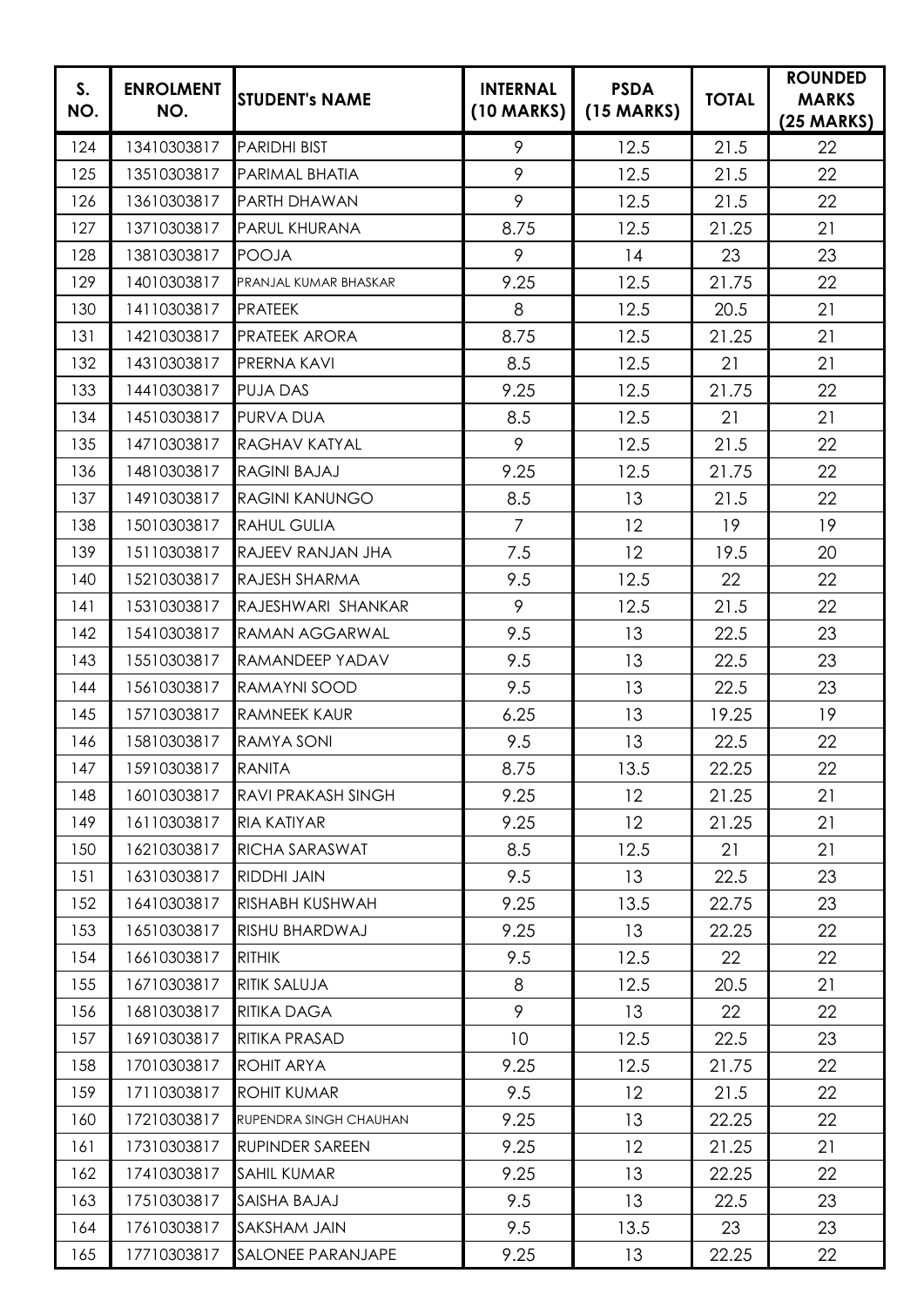| S.<br>NO. | <b>ENROLMENT</b><br>NO. | <b>STUDENT's NAME</b>    | <b>INTERNAL</b><br>$(10$ MARKS) | <b>PSDA</b><br>$(15$ MARKS) | <b>TOTAL</b> | <b>ROUNDED</b><br><b>MARKS</b><br>$(25 \text{ MARKS})$ |
|-----------|-------------------------|--------------------------|---------------------------------|-----------------------------|--------------|--------------------------------------------------------|
| 166       | 17810303817             | <b>SALONI SHARMA</b>     | 9.25                            | 13                          | 22.25        | 22                                                     |
| 167       | 17910303817             | SAMARTH SABHARWAL        | 9.25                            | 13                          | 22.25        | 22                                                     |
| 168       | 18010303817             | SAMBHAV SHARMA           | 9.5                             | 13                          | 22.5         | 23                                                     |
| 169       | 18210303817             | <b>SAMKIT JAIN</b>       | 9.25                            | 13                          | 22.25        | 22                                                     |
| 170       | 18310303817             | SANAD                    | 8.25                            | 13                          | 21.25        | 21                                                     |
| 171       | 18410303817             | SANJANA NARANG           | 9.25                            | 13                          | 22.25        | 22                                                     |
| 172       | 18510303817             | SANJEEV                  | 9.5                             | 12                          | 21.5         | 22                                                     |
| 173       | 18710303817             | <b>SANYA SHUKLA</b>      | 9.25                            | 12.5                        | 21.75        | 22                                                     |
| 174       | 18810303817             | SATVIK TRIPATHI          | 9.25                            | 13                          | 22.25        | 22                                                     |
| 175       | 18910303817             | <b>SATWIK SENGUPTA</b>   | 9.25                            | 13                          | 22.25        | 22                                                     |
| 176       | 19010303817             | <b>SATYAM KUMAR</b>      | 9.25                            | 12.5                        | 21.75        | 23                                                     |
| 177       | 19110303817             | <b>SHAAIVI SHUKLA</b>    | 9                               | 13                          | 22           | 22                                                     |
| 178       | 19210303817             | <b>SHALEEN CHAUDHARY</b> | 9.25                            | 12                          | 21.25        | 21                                                     |
| 179       | 19410303817             | <b>SHARONA MANN</b>      | 9.25                            | 13.5                        | 22.75        | 23                                                     |
| 180       | 19610303817             | <b>SHIVAM GAUR</b>       | 9.25                            | 13                          | 22.25        | 22                                                     |
| 181       | 19710303817             | <b>SHIVAM SHARMA</b>     | 9.25                            | 14                          | 23.25        | 23                                                     |
| 182       | 19810303817             | <b>SHIVANGI MALHOTRA</b> | 9                               | 13.5                        | 22.5         | 23                                                     |
| 183       | 19910303817             | <b>SHIVANI KARMAKAR</b>  | 8.5                             | 13                          | 21.5         | 22                                                     |
| 184       | 20010303817             | <b>SHIVANI PANDA</b>     | 8.25                            | 12                          | 20.25        | 20                                                     |
| 185       | 20110303817             | <b>SHIVEK CHAUDHARY</b>  | 8.5                             | 13                          | 21.5         | 22                                                     |
| 186       | 20310303817             | <b>SHREYA CHAUHAN</b>    | 8.25                            | 12.5                        | 20.75        | 21                                                     |
| 187       | 20410303817             | <b>SHREYA GAUTAM</b>     | 7.75                            | 12                          | 19.75        | 20                                                     |
| 188       | 20610303817             | <b>SHYNA NARULA</b>      | 9                               | 12                          | 21           | 21                                                     |
| 189       | 20710303817             | <b>SIDDHARTH CHILLAR</b> | 8.25                            | 12.5                        | 20.75        | 21                                                     |
| 190       | 20810303817             | SIDDHARTH SAPRA          | 8                               | 12.5                        | 20.5         | 21                                                     |
| 191       | 20910303817             | SIDHARTHA SINGH          | 7.75                            | 12.5                        | 20.25        | 20                                                     |
| 192       | 21010303817             | <b>SIFAT KAUR KOCHAR</b> | 8                               | 13                          | 21           | 21                                                     |
| 193       | 21110303817             | <b>SIMRAN KAUR SOOD</b>  | 8.25                            | 12.5                        | 20.75        | 21                                                     |
| 194       | 21210303817             | <b>SIMRAN KHURANA</b>    | 8                               | 12.5                        | 20.5         | 21                                                     |
| 195       | 21310303817             | <b>SONALI BHARTI</b>     | 8.5                             | 12                          | 20.5         | 21                                                     |
| 196       | 21410303817             | <b>SOUMYA SINGH</b>      | 7.75                            | 12.5                        | 20.25        | 20                                                     |
| 197       | 21510303817             | SRIJAN TIKIYA            | 8.25                            | 13                          | 21.25        | 21                                                     |
| 198       | 21610303817             | STUTI AGGARWAL           | 8.75                            | 12.5                        | 21.25        | 21                                                     |
| 199       | 21710303817             | <b>SUBHA CHUGH</b>       | 9                               | 13.5                        | 22.5         | 23                                                     |
| 200       | 22110303817             | SWAGAT KUMAR SHADANGI    | 7.5                             | 12.5                        | 20           | 20                                                     |
| 201       | 22210303817             | <b>SWATI CHAUDHARY</b>   | 8.75                            | 12                          | 20.75        | 21                                                     |
| 202       | 22310303817             | <b>SWEETY SINGH</b>      | 8.5                             | 12.5                        | 21           | 21                                                     |
| 203       | 22510303817             | <b>TANIYA SINGH</b>      | 7.5                             | 12                          | 19.5         | 20                                                     |
| 204       | 22610303817             | <b>TANMAY ARORA</b>      | 8                               | 12.5                        | 20.5         | 21                                                     |
| 205       | 22710303817             | <b>TANUJ DEWAN</b>       | 8.5                             | 13                          | 21.5         | 22                                                     |
| 206       | 22810303817             | <b>ALUVAT</b>            | 7.5                             | 12.5                        | 20           | 20                                                     |
| 207       | 22910303817             | <b>TANYA AGARWAL</b>     | 8.25                            | 12.5                        | 20.75        | 21                                                     |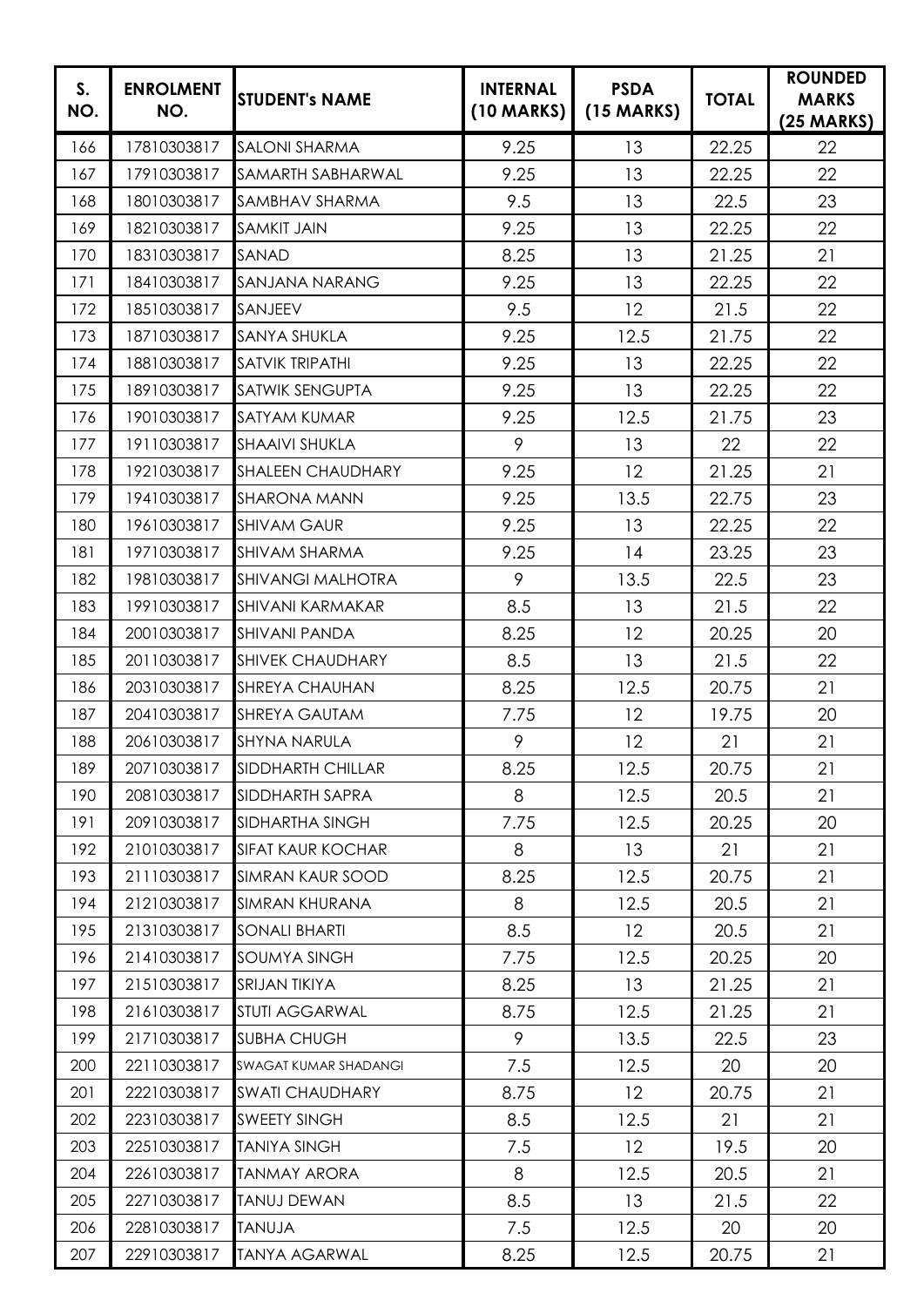| S.<br>NO. | <b>ENROLMENT</b><br>NO. | <b>STUDENT's NAME</b>      | <b>INTERNAL</b><br>$(10$ MARKS) | <b>PSDA</b><br>$(15$ MARKS) | <b>TOTAL</b> | <b>ROUNDED</b><br><b>MARKS</b><br>$(25 \text{ MARKS})$ |
|-----------|-------------------------|----------------------------|---------------------------------|-----------------------------|--------------|--------------------------------------------------------|
| 208       | 23110303817             | <b>TANYA PATWAL</b>        | 8.5                             | 13                          | 21.5         | 22                                                     |
| 209       | 23210303817             | <b>TANYA SINGH</b>         | 8.5                             | 12                          | 20.5         | 21                                                     |
| 210       | 23310303817             | <b>TINA SHARMA</b>         | 8.5                             | 12                          | 20.5         | 21                                                     |
| 211       | 23410303817             | <b>TUSHAR SETH</b>         | 8.5                             | 13                          | 21.5         | 22                                                     |
| 212       | 23510303817             | <b>UMANG KRISHNA MISRA</b> | 7.75                            | 12.5                        | 20.25        | 20                                                     |
| 213       | 23610303817             | VASUNDHARA SAXENA          | 7.25                            | 12.5                        | 19.75        | 20                                                     |
| 214       | 23710303817             | <b>VEDDANT MAJUMDAR</b>    | 8.75                            | 12.5                        | 21.25        | 21                                                     |
| 215       | 23810303817             | <b>VEDIKA JHALL</b>        | $\overline{7}$                  | 12                          | 19           | 19                                                     |
| 216       | 23910303817             | <b>VIBHOR GOEL</b>         | 8.75                            | 13                          | 21.75        | 22                                                     |
| 217       | 24010303817             | <b>VIDHI UDAYSHANKAR</b>   | 8                               | 13                          | 21           | 21                                                     |
| 218       | 24110303817             | <b>VIDIT PARMAR</b>        | 8.25                            | 12.5                        | 20.75        | 21                                                     |
| 219       | 24210303817             | <b>VIRAJ KHEMANI</b>       | 8.5                             | 12.5                        | 21           | 21                                                     |
| 220       | 24510303817             | YASHANK KUKREJA            | 6                               | 11.5                        | 17.5         | 18                                                     |
| 221       | 24610303817             | YASHI VERMA                | 8.5                             | 12.5                        | 21           | 21                                                     |
| 222       | 24710303817             | YASHIKA NAGPAL             | 8.5                             | 12                          | 20.5         | 21                                                     |
| 223       | 35110303817             | <b>ADRIJA RAI</b>          | 7.75                            | 11                          | 18.75        | 19                                                     |
| 224       | 35210303817             | <b>AGRIM JAIN</b>          | 8.75                            | 12                          | 20.75        | 21                                                     |
| 225       | 35310303817             | <b>ANJALI TRIPATHI</b>     | 8.75                            | 13                          | 21.75        | 22                                                     |
| 226       | 35410303817             | <b>ANOUSHKA AMAR</b>       | 8.5                             | 12.5                        | 21           | 21                                                     |
| 227       | 35510303817             | <b>ANSHIKA GOEL</b>        | 9                               | 13.5                        | 22.5         | 23                                                     |
| 228       | 35610303817             | <b>ANWESHA KEDIA</b>       | 7.75                            | 11                          | 18.75        | 19                                                     |
| 229       | 35710303817             | <b>BHAKTI ARORA</b>        | 8.5                             | 12                          | 20.5         | 21                                                     |
| 230       | 35810303817             | <b>BHUMIKA GUPTA</b>       | 8.5                             | 12.5                        | 21           | 21                                                     |
| 231       | 35910303817             | <b>DHRUV MALIK</b>         | 8.75                            | 12.5                        | 21.25        | 21                                                     |
| 232       | 36010303817             | HIMANI AHUJA               | 8.5                             | 13.5                        | 22           | 22                                                     |
| 233       | 36110303817             | <b>JAHNAVI MEHTA</b>       | 8.25                            | 12                          | 20.25        | 20                                                     |
| 234       | 36210303817             | <b>KUNAL AGGARWAL</b>      | 8                               | 12.5                        | 20.5         | 21                                                     |
| 235       | 36310303817             | <b>MAANVI ARORA</b>        | 9.75                            | 12.5                        | 22.25        | 22                                                     |
| 236       | 36410303817             | <b>MALIKA BHASIN</b>       | 9                               | 12.5                        | 21.5         | 22                                                     |
| 237       | 36610303817             | PAYAL SETH                 | 9                               | 14                          | 23           | 23                                                     |
| 238       | 36710303817             | POORVI SHUKLA              | 9.25                            | 12.5                        | 21.75        | 22                                                     |
| 239       | 36810303817             | PRACHI DUBEY               | 9.25                            | 12.5                        | 21.75        | 22                                                     |
| 240       | 36910303817             | PULKIT GOYAL               | 9.25                            | 13                          | 22.25        | 22                                                     |
| 241       | 37110303817             | <b>RAGHAV LALL</b>         | 9.5                             | 14                          | 23.5         | 24                                                     |
| 242       | 37210303817             | SAMAYA KHANNA              | 9.25                            | 12.5                        | 21.75        | 22                                                     |
| 243       | 37310303817             | <b>SHAMBHAVI SINGH</b>     | 8.75                            | 13                          | 21.75        | 22                                                     |
| 244       | 37410303817             | <b>SHIVANGI RAY</b>        | 7.25                            | 13                          | 20.25        | 20                                                     |
| 245       | 37510303817             | SHIVANSH SHUKLA            | 8.5                             | 12.5                        | 21           | 21                                                     |
| 246       | 37610303817             | <b>SHRIEYA GOSAIN</b>      | 8.5                             | 12                          | 20.5         | 21                                                     |
| 247       | 37710303817             | SHUBHAM KUMAR SINGH        | 8.75                            | 13                          | 21.75        | 22                                                     |
| 248       | 37810303817             | <b>SUVARNA CHATURVEDI</b>  | 8.25                            | 13.5                        | 21.75        | 22                                                     |
| 249       | 37910303817             | <b>VIDUSHI GOEL</b>        | 7.5                             | 12                          | 19.5         | 20                                                     |